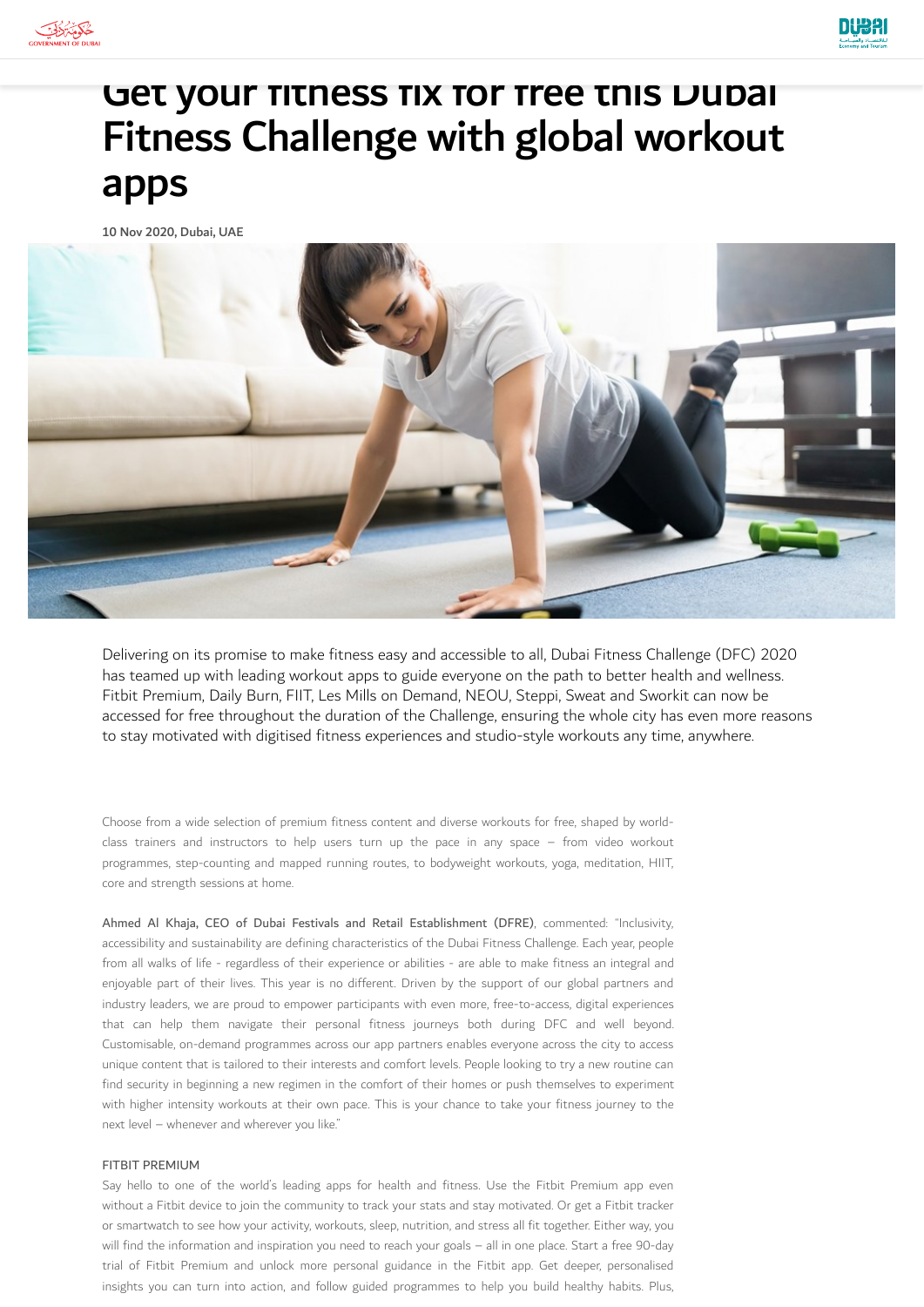access hundreds of workouts, calm your mind with meditation tracks and find extra motivation with Premium challenges.

Commenting on Fitbit's support of the Dubai Fitness Challenge, Des Power, SVP and Managing Director of Fitbit International, said: "Our mission to make everyone in the world healthier has never been more important than it is today. Our lives have changed dramatically in recent months and supporting each other to stay healthy and active during this time has become more important than ever. By bringing people and communities together to motivate each other through fun events and challenges, the Dubai Fitness Challenge is a great initiative in which everyone can participate."

# DAILY BURN

Daily Burn offers thousands of workouts on-demand and provides personal fitness guidance, encouragement, and motivation to help those from all levels and lifestyles achieve everyday victories. Daily Burn 365, which features different live workouts everyday at 9:00 AM ET, aims to help you move better, feel better, and live a healthier lifestyle. You can also access their full library of past workouts anytime. Daily Burn at Home offers over 2,000 curated videos and audio-based classes featuring a variety of programming including total-body workouts, barre, kickboxing, prenatal, meditation, strength, and Pilates training. Plus, programmes and collections are always being added.

Blake Sedberry, VP of Business Development at Daily Burn, added: "It's clear that now more than ever, fitness is critical for our mental and physical health: 96% of recently surveyed members said their mental health benefited from Daily Burn workouts. We're thrilled to bring thousands of safe and on-demand workouts, with no equipment needed, to Dubai Fitness Challenge participants."

#### FIIT

The FIIT app divides exercises into three simple 'studios': cardio, strength and balance – including core strength, yoga and pilates. There's something to suit every fitness level – all you need is a 2mx2m space and a smart device to get going. Enjoy over 600 classes, free for 30 days, and follow more than 20 programmes from top trainers - with the option to connect with a fitness tracker for live stats, progress and leaderboards in group workouts.

Ian McCaig, Co-Founder of FIIT, commented: "We are excited to be part of the Dubai Fitness Challenge as the initiative really aligns our mission of making exercise a habit for everybody. The community will get 30 days free access to train with 35 of the most in-demand trainers across a range of different disciplines from HIIT to Yoga."

#### LES MILLS ON DEMAND

Enjoy access to 1,000+ online workouts – including yoga, strength, cardio, HIIT, dance and more, with world-class instructors. All workouts are scientifically designed and proven to get results - from beginner to advanced, 3-12-week, plans to help achieve individual goals. Join the digital evolution, start your fitness journey today and access all classes from the comfort of your home.

Glen Stollery, CEO of Les Mills India, Middle East and Africa, added: "At a time when health is everyone's top priority, the COVID-19 outbreak is ushering in Fitness 2.0 – an age where people can work out wherever and whenever they want. This trend has been building for a while. We knew that 85% of gym members were already working out at home as well, but digital workouts have exploded in the past few months – over 900% in Dubai, with women really driving this trend. We believe gyms will always be the pinnacle of live fitness experiences and I'm sure everyone will be desperate for social workouts once lockdowns are lifted. But the digital fitness boom is helping to break down barriers to fitness for people you might not typically see in the gym and that's really exciting."

# NEOU

Taking the DFC philosophy of "wherever you are" to heart, NEOU has both live-streaming and on-demand content with thousands of fitness classes from 100+ studios and instructors. The personalised fitness experience can be fully tailored to your preferences and goals. The NEOU team have even created a custom 30-day challenge just for DFC participants

Nathan Forster, CEO and Co-Founder, said: "We are excited to give the residents and visitors of Dubai the opportunity to pursue an active lifestyle by using NEOU. We will provide members a content-focused marketplace for digital fitness and wellness, which will give them a variety of classes to pick from, as well as an unparalleled user experience. We believe NEOU will strengthen the DFC community and we couldn't be more thrilled to be a part of this."